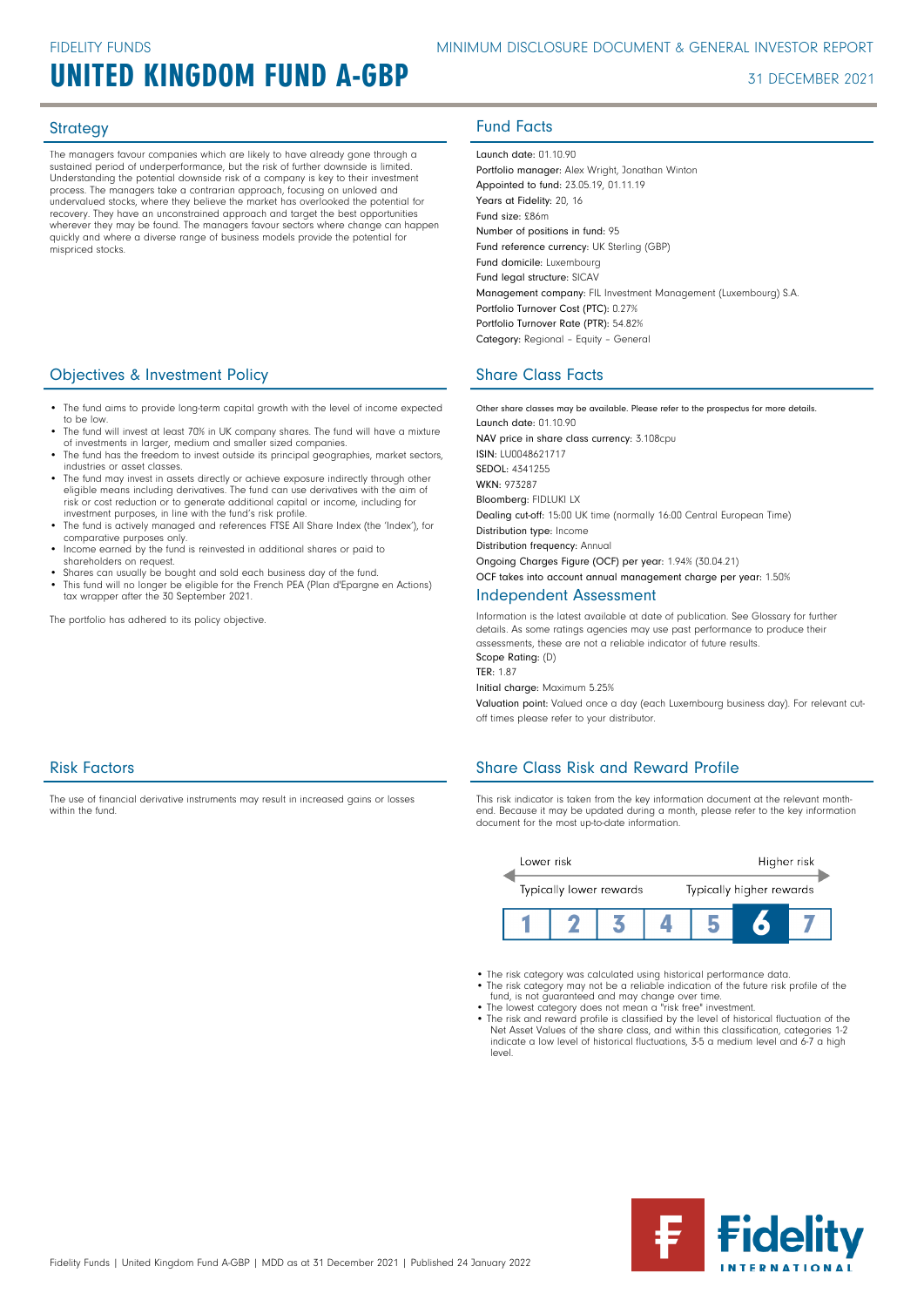Past performance is not a reliable indicator of future results. The fund's returns can be affected by fluctuations in currency exchange rates.

### Performance Comparator(s)

| Peer Group Universe        | Morningstar EAA Fund UK Flex-Cap Equity |
|----------------------------|-----------------------------------------|
| Market index from 01.10.90 | FTSE All Share Index                    |

Market index is for comparative purposes only unless specifically referenced in the Objectives & Investment Policy on page 1. The same index is used in the positioning tables on this factsheet. Where the effective date for the current market index is after the share class launch date, full history is available from Fidelity.

Cumulative performance in GBP (rebased to 100)



Performance is shown for the last five years (or since launch for funds launched within that period).

### Performance for calendar years in GBP (%)





### Annual return in GBP (%)

| Highest annual return | 70.32 (31.08.1993)  |
|-----------------------|---------------------|
| Lowest annual return  | -33.01 (31.03.2003) |

# Performance to 31.12.21 in GBP (%)

|                         |        |        |                          |      |      |      | Since     |
|-------------------------|--------|--------|--------------------------|------|------|------|-----------|
|                         | 1m     | 3m     | <b>YTD</b>               | 1vr  | 3yr  | 5yr  | 01.10.90* |
| Fund cumulative growth  | 4.5    | 1.5    | 20.0                     | 20.0 | 31.6 | 17.7 | 663.6     |
| Index cumulative growth | 4.7    | 4.2    | 18.3                     | 18.3 | 27.2 | 30.2 | 1,116.0   |
| Fund annualised growth  | $\sim$ | $\sim$ | $\overline{\phantom{a}}$ | 20.0 | 9.6  | 3.3  | 6.7       |
| Index annualised growth | $\sim$ | $\sim$ | $\sim$                   | 18.3 | 8.3  | 5.4  | 8.3       |

Source of fund performance and volatility and risk measures is Fidelity. Performance is excluding initial charge.

Basis: nav-nav with income reinvested, in GBP, net of fees.

Market indices are sourced from RIMES and other data is sourced from third-party providers such as Morningstar.

\*Performance commencement date.

Performance is calculated for the portfolio. The individual investor performance may differ as a result of initial fees, the actual investment date, the date of reinvestment and dividend withholding tax.

### Definition of terms:

Annualised performance: Annualised performance show longer term performance rescaled to a 1 year period. Annualised performance is the average return per year over the period. Actual annual figures are available to the investor on request.

Equity: the percentage of the fund that is currently invested in the equity market.

Highest & Lowest return: The highest and lowest returns for any 1 year over the period since inception have been shown.

NAV: The net asset value represents the assets of a Fund less its liabilities.

Other: the value of any non-equity investments (excluding cash funds) expressed as a percentage of fund TNA.

Uninvested cash: this is 100% minus the fund's Equity exposure and minus Other. This leaves any residual cash exposure that is not invested in shares or via derivatives. % TNA: Data is presented as a percentage of TNA, which stands for Total Net Assets (the value of all the fund's assets after the deduction of any liabilities).

Fidelity Funds | United Kingdom Fund A-GBP | MDD as at 31 December 2021 | Published 24 January 2022

Performance for 12 month periods in GBP (%)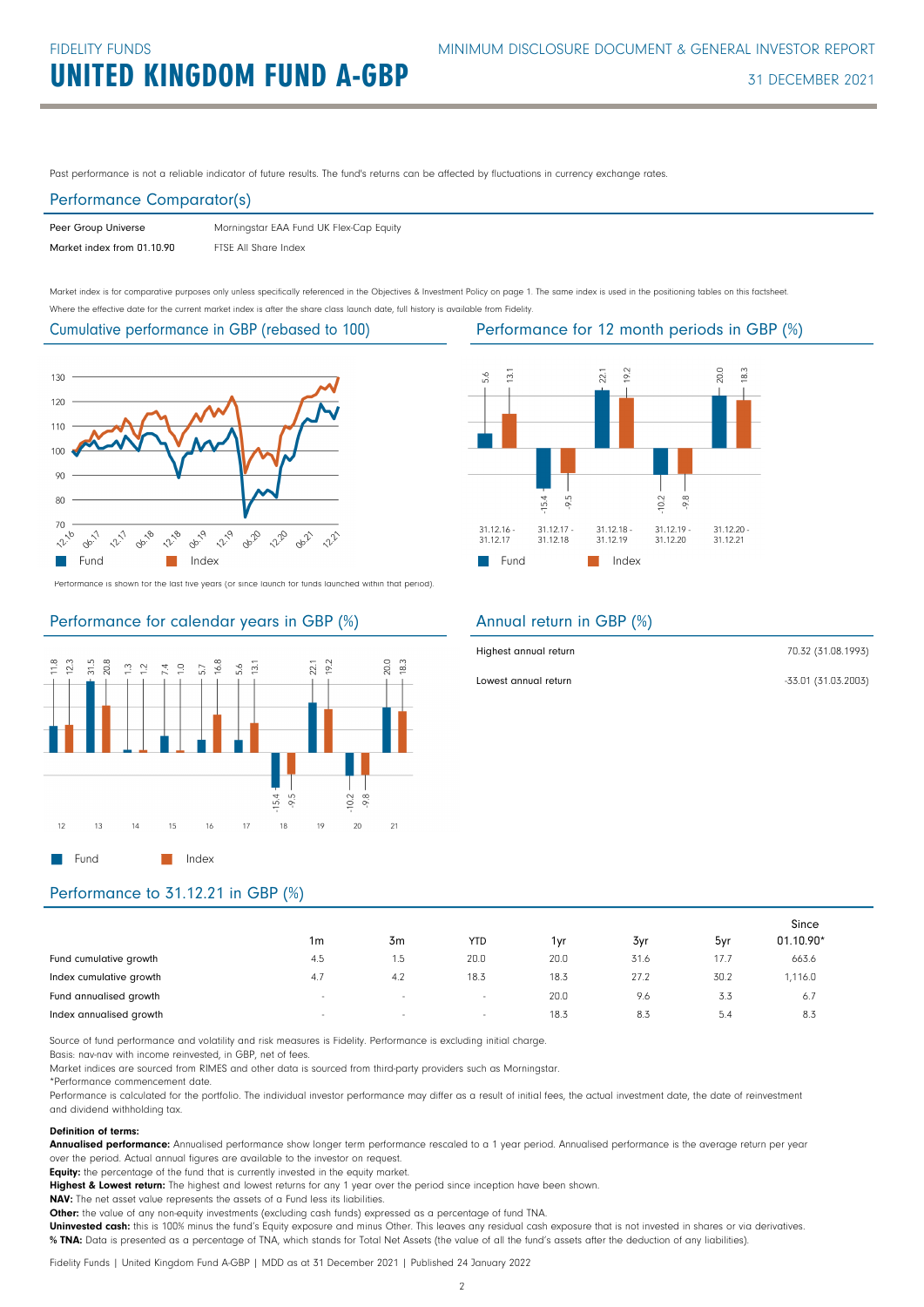# UNITED KINGDOM FUND A-GBP 31 DECEMBER 2021

| <b>ICB Industry</b>           | Fund | Index | Relative | GBP         |
|-------------------------------|------|-------|----------|-------------|
| Industrials                   | 25.9 | 13.4  | 12.4     | <b>FTSE</b> |
| Financials                    | 23.9 | 22.5  | 1.3      | <b>FTSE</b> |
| <b>Consumer Discretionary</b> | 17.6 | 11.9  | 5.7      | <b>FTSE</b> |
| <b>Health Care</b>            | 7.6  | 9.8   | $-2.2$   | Non         |
| Energy                        | 6.6  | 7.9   | $-1.3$   | Tota        |
| Telecommunications            | 4.8  | 2.0   | 2.9      | Inde        |
| <b>Consumer Staples</b>       | 4.5  | 14.9  | $-10.4$  | Tota        |
| <b>Basic Materials</b>        | 4.4  | 9.3   | $-4.9$   |             |
| <b>Utilities</b>              | 2.6  | 3.3   | $-0.7$   |             |
| Technology                    | 1.0  | 1.6   | $-0.6$   |             |
| Real Estate                   | 0.5  | 3.3   | $-2.9$   |             |
| <b>Total Sector Exposure</b>  | 99.5 | 100.0 |          |             |
| Other Index / Unclassified    | 0.0  | 0.0   |          |             |
| <b>Total Equity Exposure</b>  | 99.5 | 100.0 |          |             |
|                               |      |       |          |             |

### Geographic Exposure (% TNA)

|                                  | Fund | Index | Relative |
|----------------------------------|------|-------|----------|
| United Kingdom                   | 79.1 | 100.0 | $-20.9$  |
| Ireland                          | 5.7  | 0.0   | 5.7      |
| France                           | 2.5  | 0.0   | 2.5      |
| Switzerland                      | 2.4  | 0.0   | 2.4      |
| Greece                           | 2.0  | 0.0   | 2.0      |
| Sweden                           | 1.4  | 0.0   | 1.4      |
| <b>USA</b>                       | 1.4  | 0.0   | 1.4      |
| Australia                        | 1.2  | 0.0   | 1.2      |
| Netherlands                      | 0.9  | 0.0   | 0.9      |
| Kazakhstan                       | 0.8  | 0.0   | 0.8      |
| Others                           | 2.2  | 0.0   | 2.2      |
| <b>Total Geographic Exposure</b> | 99.5 | 100.0 |          |
| Other Index / Unclassified       | 0.0  | 0.0   |          |
| <b>Total Equity Exposure</b>     | 99.5 | 100.0 |          |

### Sector/Industry Exposure (% TNA) Market Capitalisation Exposure (% TNA)

| GBP                              | Fund | Index | Relative |
|----------------------------------|------|-------|----------|
| <b>FTSE 100</b>                  | 32.4 | 79.8  | $-47.5$  |
| <b>FTSE 250</b>                  | 34.3 | 16.9  | 17.4     |
| <b>FTSE Smallcap</b>             | 6.2  | 3.3   | 3.0      |
| Non FTSE                         | 26.5 | 0.0   | 26.5     |
| <b>Total Market Cap Exposure</b> | 99.5 | 100.0 |          |
| Index / Unclassified             | 0.0  | 0.0   |          |
| <b>Total Equity Exposure</b>     | 99.5 | 100.0 |          |

| Top Positions (% TNA) |  |
|-----------------------|--|
|-----------------------|--|

|                             | <b>ICB Industry</b> | Geographic Location | Fund | Index | Relative |
|-----------------------------|---------------------|---------------------|------|-------|----------|
| LEGAL AND GENERAL GROUP PLC | <b>Financials</b>   | United Kingdom      | 4.9  | 0.7   | 4.2      |
| AVIVA PLC                   | <b>Financials</b>   | United Kingdom      | 3.8  | 0.6   | 3.2      |
| ROYAL DUTCH SHELL PLC       | Energy              | United Kingdom      | 3.5  | 5.0   | $-1.5$   |
| <b>INCHCAPE PLC</b>         | Industrials         | United Kingdom      | 3.3  | 0.1   | 3.2      |
| PHOENIX GROUP HOLDINGS PLC  | <b>Financials</b>   | United Kingdom      | 3.1  | 0.2   | 2.9      |
| <b>SERCO GROUP PLC</b>      | Industrials         | United Kingdom      | 3.0  | 0.1   | 2.9      |
| AIB GROUP PLC               | <b>Financials</b>   | Ireland             | 2.6  | 0.0   | 2.6      |
| SANOFI                      | <b>Health Care</b>  | France              | 2.5  | 0.0   | 2.5      |
| ROCHE HOLDING AG            | <b>Health Care</b>  | Switzerland         | 2.4  | 0.0   | 2.4      |
| DCC PLC                     | Industrials         | United Kingdom      | 2.4  | 0.2   | 2.1      |

### Top Overweight Positions (% TNA)

|                              | Fund | Index | Relative |
|------------------------------|------|-------|----------|
| LEGAL AND GENERAL GROUP PLC. | 4.9  | 0.7   | 4.2      |
| <b>INCHCAPE PLC</b>          | 3.3  | 0.1   | 3.2      |
| AVIVA PLC                    | 3.8  | 0.6   | 3.2      |
| SERCO GROUP PLC              | 3.0  | 0.1   | 2.9      |
| PHOFNIX GROUP HOLDINGS PLC.  | 3.1  | 0.2   | 2.9      |
| AIB GROUP PLC                | 2.6  | 0.0   | 2.6      |
| <b>SANOFI</b>                | 2.5  | 0.0   | 2.5      |
| ROCHE HOLDING AG             | 24   | 0.0   | 7.4      |
| DCC PLC                      | 7.4  | 0.2   | 2.1      |
| CONTOURGLOBAL PLC            | 2n   | n n   | 2.0      |

| United Kingdom                    | 3.3  | 0.1   | 3.2      |
|-----------------------------------|------|-------|----------|
| United Kingdom                    | 3.1  | 0.2   | 2.9      |
| United Kingdom                    | 3.0  | 0.1   | 2.9      |
| Ireland                           | 2.6  | 0.0   | 2.6      |
| France                            | 2.5  | 0.0   | 2.5      |
| Switzerland                       | 2.4  | 0.0   | 2.4      |
| United Kingdom                    | 7.4  | 0.2   | 2.1      |
| Top Underweight Positions (% TNA) |      |       |          |
|                                   | Fund | Index | Relative |
| ASTRAZENECA PLC                   | 0.0  | 5.4   | $-5.4$   |
| UNILEVER PLC                      | 0.0  | 4.0   | $-4.0$   |

| UNILFVER PLC                 | 0.0 | 4.0 | -4.0   |
|------------------------------|-----|-----|--------|
| DIAGFO PLC                   | 0.0 | 3.7 | $-3.7$ |
| HSBC HOLDINGS PLC            | 0.0 | 3.7 | $-3.7$ |
| <b>GLAXOSMITHKLINE PLC</b>   | 0.0 | 3.2 | $-3.2$ |
| BP PLC                       | 0.0 | 2.6 | $-2.6$ |
| BRITISH AMERICAN TOBACCO PLC | 0.0 | 2.5 | $-2.5$ |
| RIO TINTO PLC                | 0.0 | 2.1 | $-2.1$ |
| GLENCORE PLC                 | 0.0 | 2.0 | $-2.0$ |
| BHP GROUP PLC                | nη  | 18  | $-1.8$ |

Methodology: A position combines all equity investments (including derivatives) linked to an issuing company. Derivatives are included on an exposure basis so they reflect the<br>equivalent underlying shares needed to generat